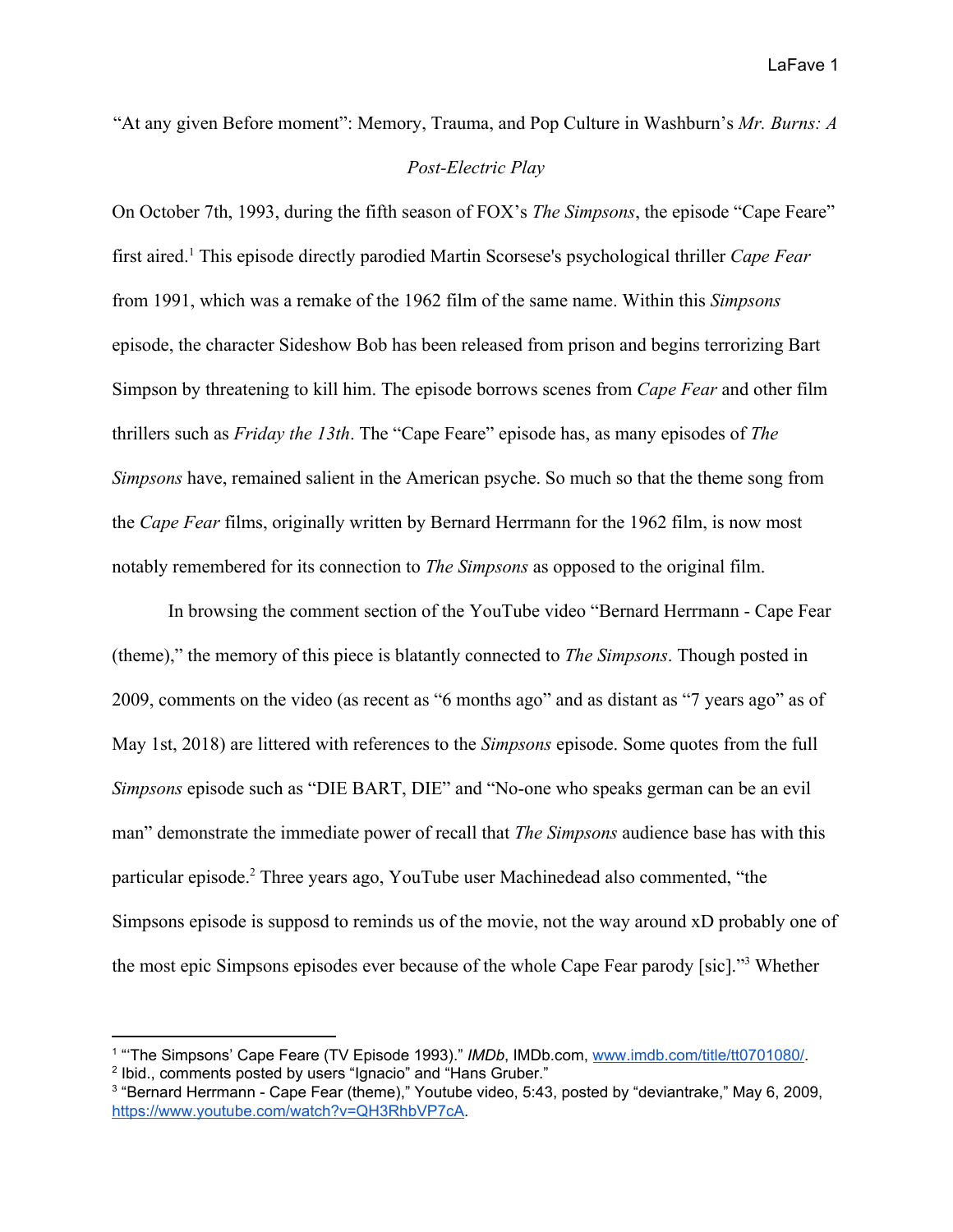intentional or not, this Youtuber is striking the chord between history and collective memory. In short, yes, Machinedead, you are correct. Some have associated the cultural weight of this song with the *The Simpsons* instead of the original film score. This misremembering demonstrates the enduring connection with "meaningless" entertainment, that is popular, and often cathartic, entertainment; it illustrates the permeation of pop culture, such as something as timeless as *The Simpsons*, into the American psyche.

This paper relates Anne Washburn's *Mr. Burns: A Post-Electric Play* to both social and theatrical performativity in order to highlight the ways cultural memory is rewritten to negotiate, or deflect from, collective trauma. Though critics have noted the looming nostalgia present in futuristic, technological narratives like *Mr. Burns*, no one has yet to fully investigate, what I consider, the necessary presence of popular culture in transforming nostalgic memory into a new narrative within this text.<sup>4</sup> Through popular culture, we are able to negotiate collective trauma.

Washburn's *Mr. Burns: A Post-Electric Play* relies on this exact permeation of *The Simpsons* in the American psyche. The play follows the lives of a handful of characters as they navigate the uneasy reality of a world without electricity. Threatened by the loss of transportation, refrigeration, communication, and entertainment, the characters are thrust from a known world of comfort into a space of subsequent anxiety. Thus, the characters begin to comfort themselves by remembering episodes of *The Simpsons*. With the interpolation of "Cape Feare," American products like Diet Coke, and contemporary American pop music, Washburn creates a space that makes its audience hyper aware of its own social performativity.<sup>5</sup>

<sup>4</sup> Sarah Bay-Cheng. "Virtual Realisms: Dramatic Forays into the Future." *Theatre Journal* 67, no. 4 (2015): 687-698. https://muse.jhu.edu/ (accessed November 17, 2018).

<sup>5</sup> Sarah Bay-Cheng. "Virtual Realisms: Dramatic Forays into the Future." *Theatre Journal* 67, no. 4 (2015): 687-698. https://muse.jhu.edu/ (accessed April 25, 2018).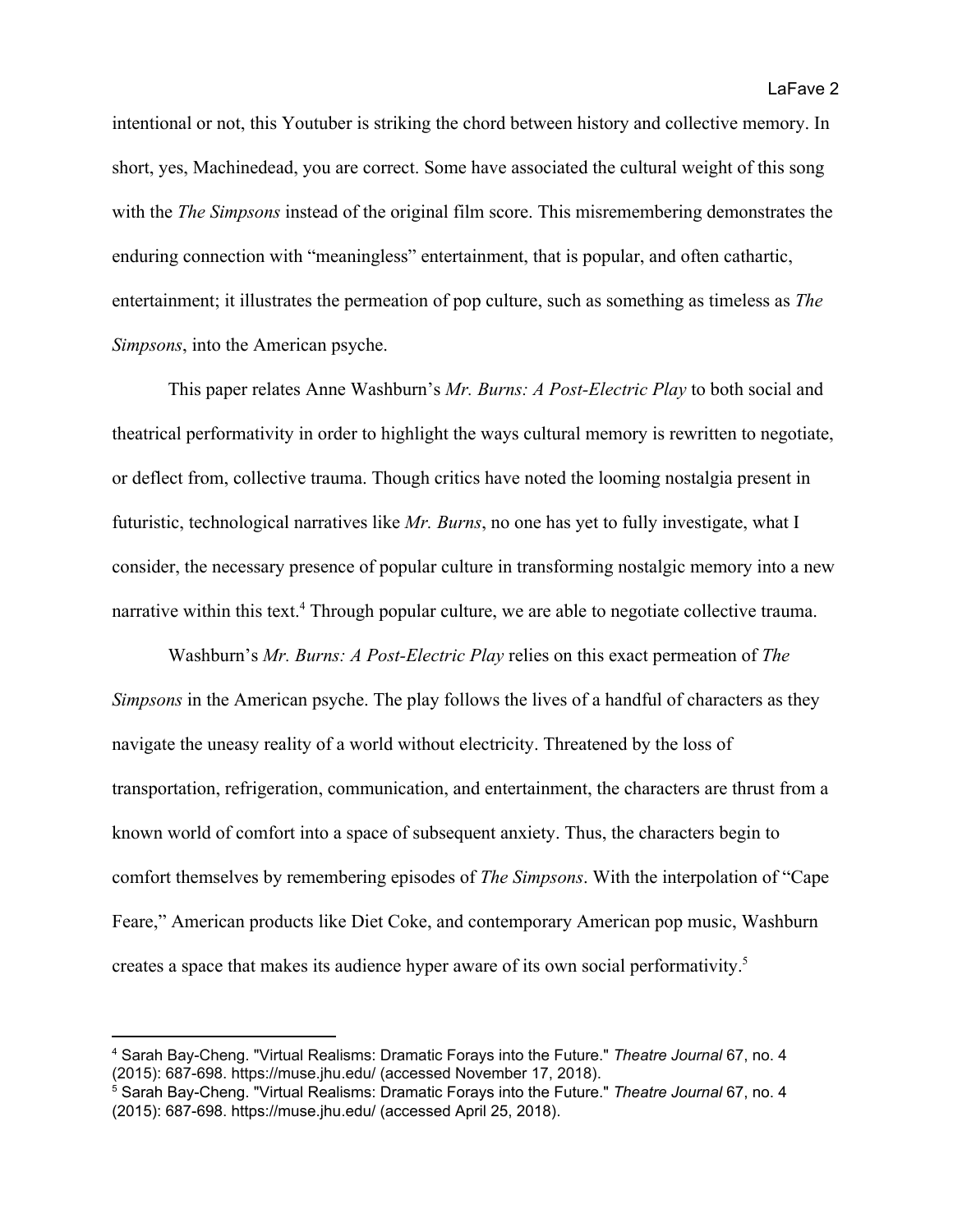*Mr. Burns* navigates a space in postmodern/postdramatic theater that explores collective memory. Postdramatic theater centers on an understanding of theater that "often focuses on exploring the usually unacknowledged anxieties, pressures, pleasures, paradoxes, perversities that surround the performance situation." $6$  Thus the focus has shifted— gone are the escapist days. *Mr. Burns* is also in conversation with postmodern theater where, as Jeanette Malkin notes in her work *Memory-Theater and Postmodern Drama*, "shock is neither intended nor relevant."<sup>7</sup> For this reason, the loss of the electric grid in Washburn's future world is not the central climax of the play. Instead, the play focuses on the trauma that stems from this dystopian future, and the collective memory that culminates from a combination of this trauma and previous notions of social performativity. Through her use of the theater as a site, Washburn invites the audience to participate in the rewriting of memory as the characters, and the audience, attempt to escape their present reality.

The displaced characters in *Mr. Burns* who attempt to quell anxieties and reaffirm their identity through the recalling of the "Cape Feare" episode of *The Simpsons* walk the line between social performance and the classic performativity of television and theater. Social and staged performance blur as Washburn demonstrates how performance influences how a group reacts to trauma and establishes a collective identity. My reading helps scholars see performance differently as it highlights identity. This hyper-fixation is then used as a lens to negotiate collective trauma and rewrite America's understanding of its national, and even sexual, identity.

<sup>6</sup> Hans-Thies Lehmann. "Introduction," *Postdramatic theatre*. Routledge, 2006. Pg. 4. For more on this genre holistically, see the entirety of Lehmann's book, Bernd Stegemann's "After Postdramatic Theater," and David Barnett's "When is a Play not a Drama? Two Examples of Postdramatic Theatre Texts."

<sup>7</sup> Jeanette R. Malkin. 1999. *Memory-theater and postmodern drama*. Ann Arbor: University of Michigan Press. Pg. 18.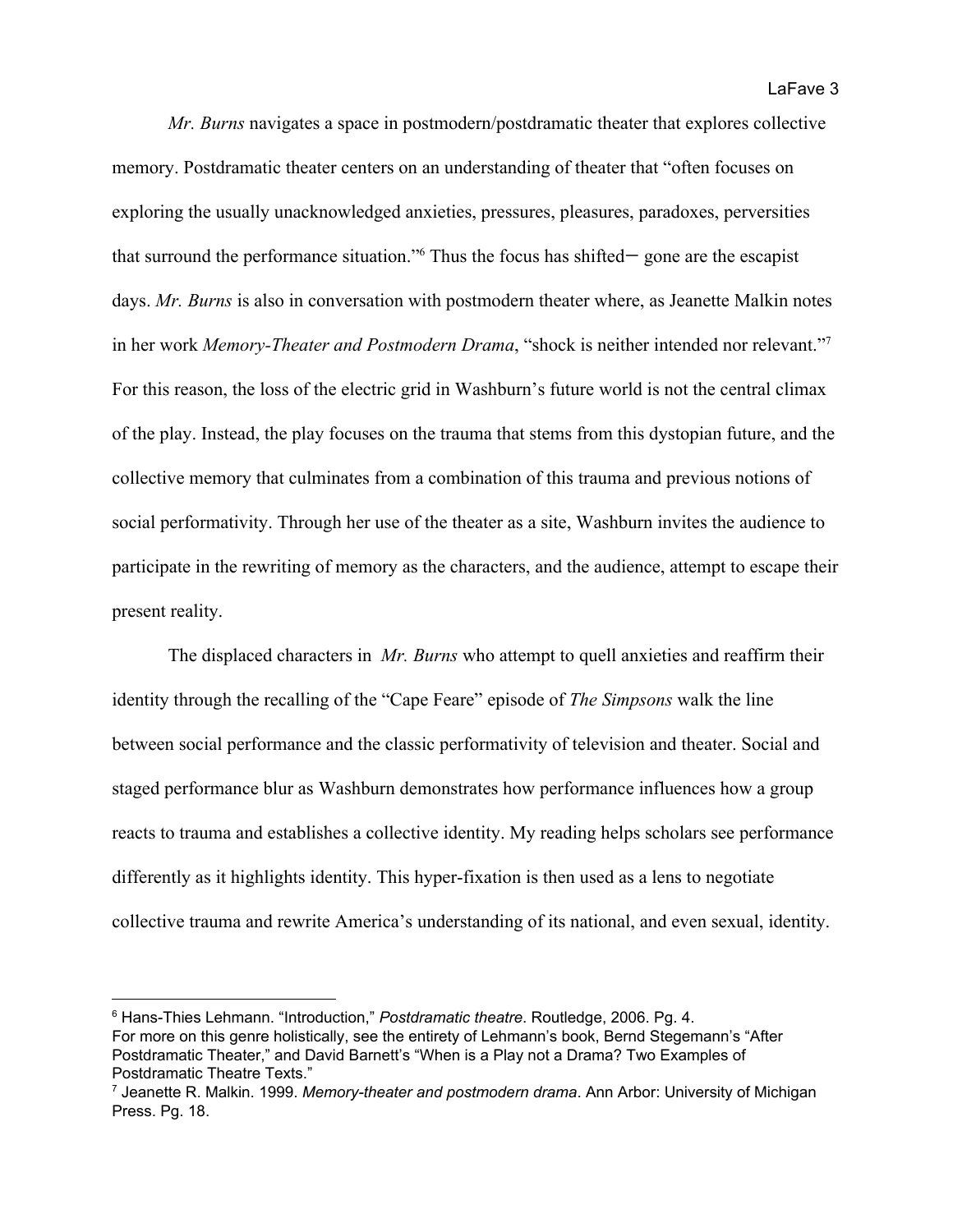LaFave 4

## **The Spotlight of Performance**

Scholarly emphasis has shifted to analyze how "social actors perform race, ethnicity, gender, sexuality, class, profession, religion, and nationality" and how the physical bodies of these "social actors" accrue social identities. $8$  Through the "repetition of acts"  $9$  that come to dictate everyday life and set norms, entertainment becomes performative for an entire culture. With this understanding, the lines between traditional performance, such as a theater and dance, are expanded to encompass with the possibility of an everyday performance. This is to say, every action can be read as a performance of a social caliber. Traditional performances operate on a known stage—the physical platform of a theater—whereas social performances that come to denote various aspects of life and culture operate on a social stage such as in a classroom or a shopping mall.

The plot of *Mr. Burns* is an investigation of this nuanced definition of performance, both social and theatrical. As the play opens with the characters seated casually on the stage, discussing a topic as mundane as a television show, the audience's perception of performance is immediately shaken. Audiences, as spectators, openly carry predispositions, memories, and associations into a theater.<sup>10</sup> One might enter the theater expecting an extravagant setting. There is, however, a casual air in the opening of *Mr. Burns* that differs from the expected distance

<sup>8</sup> Susan Manning. "Performance" in *Keywords for American cultural studies*. Edited by Burgett, Bruce, and Glenn Hendler. 2007. New York: New York University Press. Pg. 191

<sup>9</sup> Judith Butler. *Gender Trouble: Feminism and the Subversion of Identity*. New York: Routledge, 1990.

<sup>10</sup> Bruce McConachie. *Engaging audiences: A cognitive approach to spectating in the theatre*. Springer, 2008. Pg. 133. This book is useful for a more in depth, scientifically based, reading on how spectatorship is understood and experienced by a theatre audience.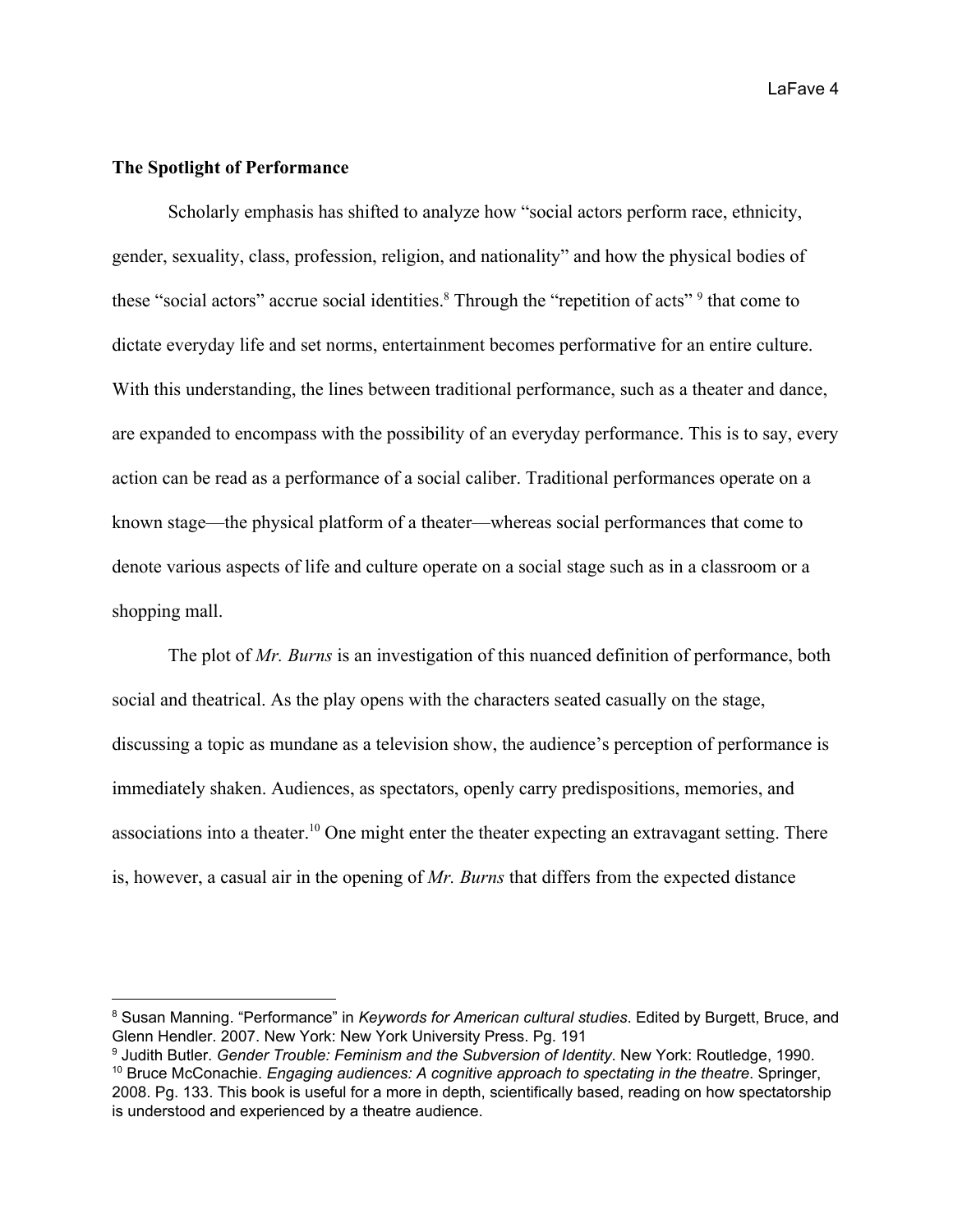between actor and audience of "highbrow" art.<sup>11</sup> The staged performance, as it centers on the conversational remembering of a *Simpsons* episode, and mirrors the opening of *The Simpsons* with community around a couch, demonstrates how people interact, or perform, in everyday life. Since the audience is watching a relocated social performance, they are invited to engage with the definition of performance from the onset.

In addition, the audience is vaguely removed from the actors on stage as they negotiate their memory of *The Simpsons.* Through this positioning the audience is granted the permission to judge and analyze the social performance in front of them where they might not in "real life." The theater acts as a space for understanding as it invites audience members to reflect on their own social performances with the comfortable distance of the stage. The audience is forced to "actively *coproduce* the spectacle being seen, and, perhaps, 'work through' a collective historical wound" of the characters.<sup>12</sup> By positioning the audience as active collaborators alongside the cast of *Mr. Burns*, Washburn creates a collective experience of remembering the very memory of American culture itself, the "cultural wound" of which is palpable. This cultural wound, the collective wound felt by characters who have lost several cornerstones of their identity as twenty-first century Americans, creates a space to investigate the importance of cultural identity.

#### **Fetishization of** *The Simpsons* **as Cultural Collective**

<sup>&</sup>lt;sup>11</sup> This is not to say that theater has always reaffirmed distance between actors and their audience. In fact, the rise of a distinction of highbrow and lowbrow art is reflective of Civil War era concepts of respectability and phrenology. Until that moment, theaters were more interactive. However, now the contemporary understandings of theater emphasizes a fourth wall between the stage and audience so, this casual presentation may be jarring.

Susan Manning. "Performance" in *Keywords for American Cultural Studies*. Edited by Burgett, Bruce, and Glenn Hendler. 2007. New York: New York University Press. Pg. 191.

<sup>12</sup> Malkin., Pg. 31.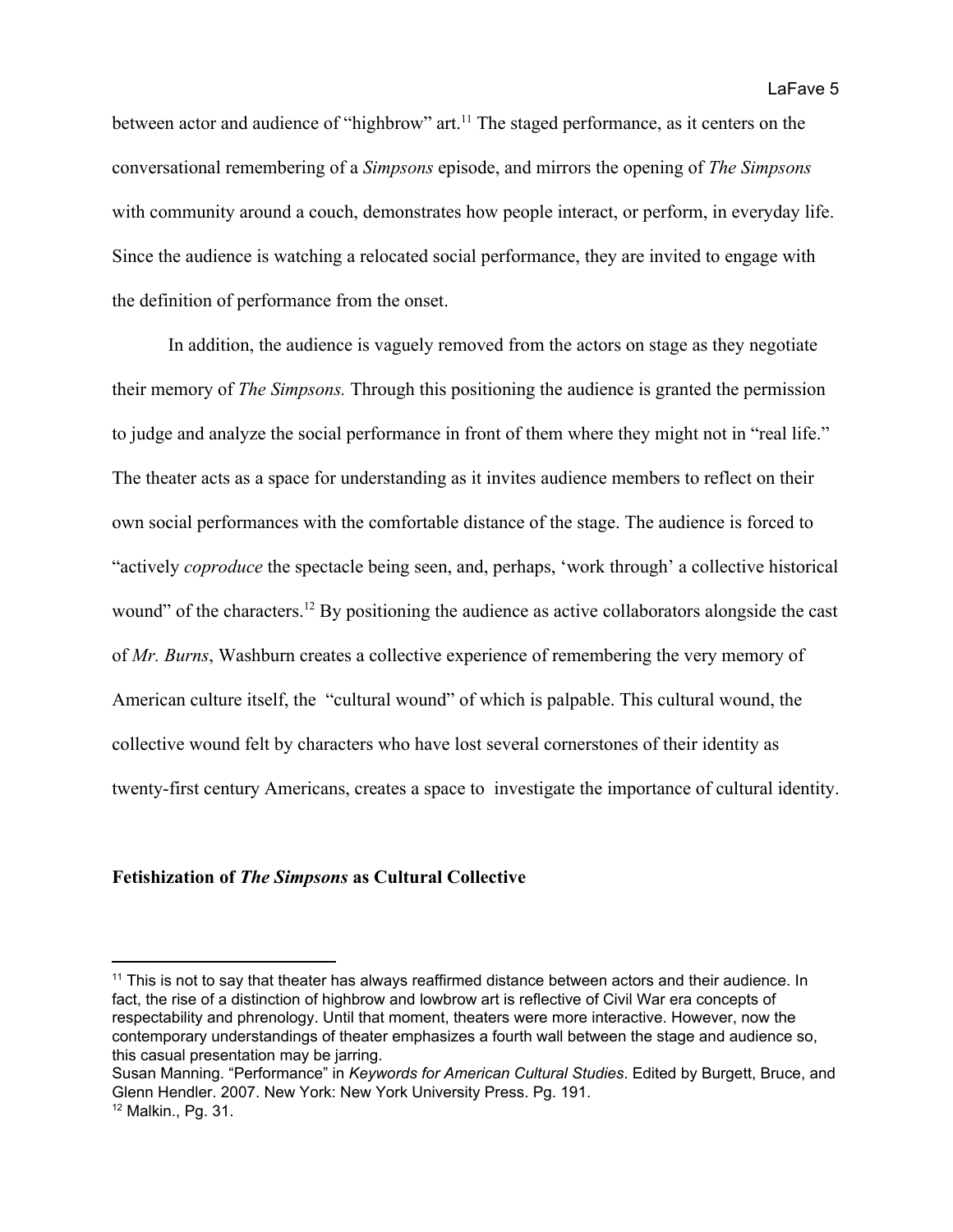The significance of *The Simpsons* is that the show is, itself, a culturally readable time capsule of American culture. A parody of the American political/social/and economic climate is created within each episode. *The Simpsons* works to fetishize the American landscape with these parodies as it offers a space for viewers to entertain, without addressing, the important changes in America. Uncomfortable subjects that Americans cannot look directly at— such as elections, the economic crash, and threats of war— are addressed under the guise of what Quincy calls "Meaningless Entertainment" in Act 2 of *Mr. Burns*.<sup>13</sup> Within the play's future, that is seven years after we are introduced to a post-electric America, Quincy argues that things "aren't funny when they are true," clearly denoting the characters' understanding of their present need for a dramatized version of reality, something cathartic that *The Simpsons* previously offered.

The characters are willing their memory of *The Simpsons* to the foreground to create something to look at indirectly to process the trauma of a post-electric society. However, since "trauma does not remember its original source," this leads the characters to fetishize *The Simpsons*.<sup>14</sup> They obsessively recall *The Simpsons* but not correctly. The show acts as a nostalgic cornerstone of an American normalcy, the basis of the time prior to the current trauma. (It is important to note here that the past for the characters, aligns it with present-day for the audience. So, as the characters are negotiating their trauma, the contemporary audience is directly reminded of theirs.) This is not to say that the characters in *Mr. Burns* could ever forget about the power outage and resulting nuclear threat by distracting themselves with *The Simpsons*. Rather, the trauma these characters experience replays in disconnected fragments, much like *Simpsons* episodes themselves, separated by commercial breaks. This form of coping—fetishizing or

<sup>13</sup> Washburn, Anne. *Mr. Burns and Other Plays*. Theatre Communications Group, 2017. Pg. 189.

<sup>14</sup> Malkin., Pg. 29.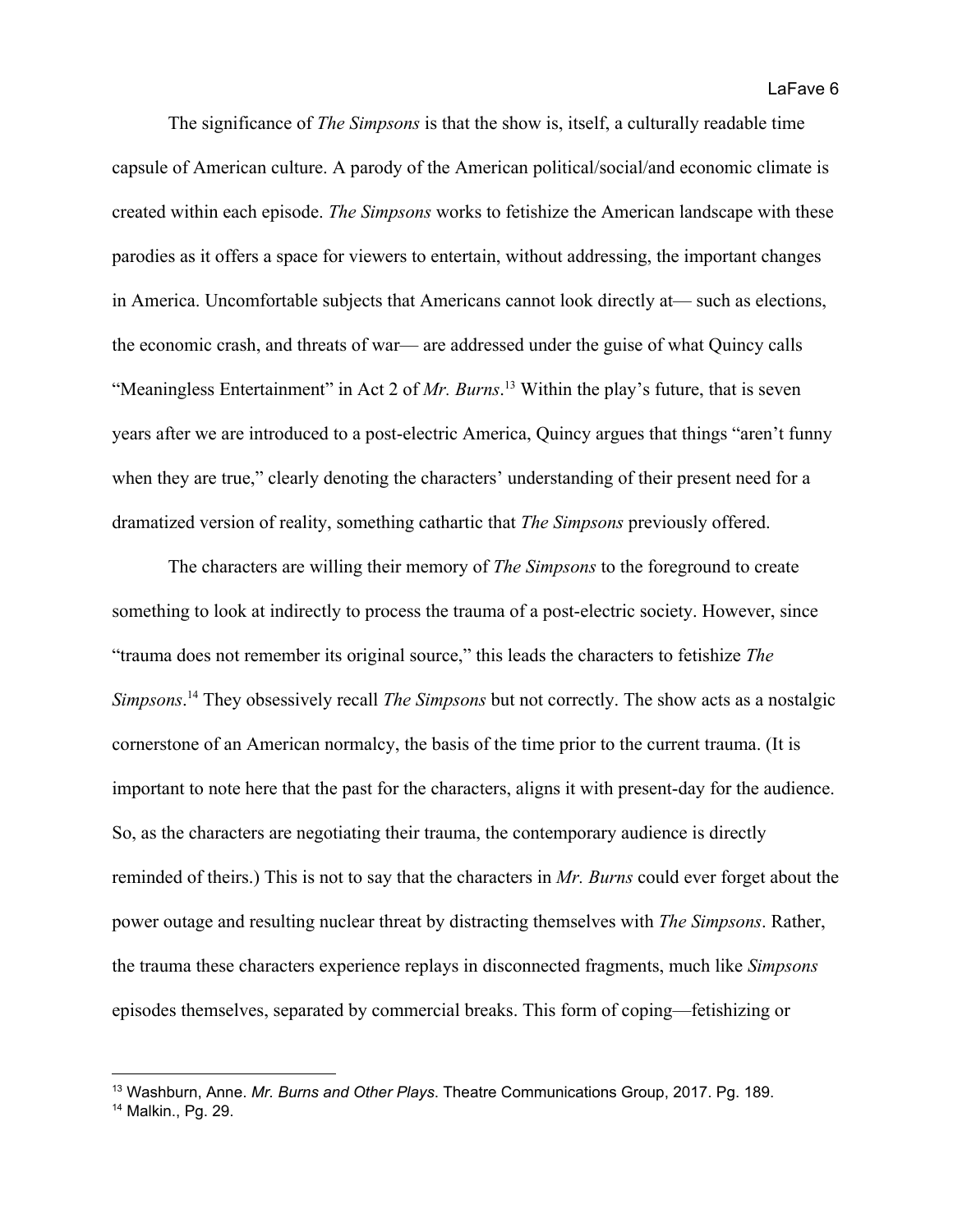fixating on the "Before moment"<sup>15</sup> as Gibson later calls what they are trying to recreate—is the basis for the entire establishment of acting troupes in Act II and III of *Mr. Burns*. Quincy's goal of establishing "Status again" draws a concrete connection to the desire to create a "*welcoming*" space to discuss trauma.<sup>16</sup>

The challenge of parody is properly utilizing the culturally legible aspects of a given time. The characters, in attempting to remember a recent and popular past, must exploit the collective experiences they share with the present audience. In short, the jokes and commentary cannot succeed, that is, cannot elicit a laugh, without the audiences' collective memory. Within the "Cape Feare" episode of *The Simpsons*, for example, as emphasized by the YouTube video of the theme song, some of the younger demographic does not know the Herrmann piece as a part of a score because the films are outside the collective memory of that audience. Yet the use of the theme song still resonates as entertaining when isolated through the "Cape Feare" episode of *The Simpsons,* a sort of misassociation of humor*.* The song is not funny because of its attachment to the film but becomes comical in its association with *The Simpsons* episode. Thus, it is still earning a laugh but not the same laugh from all audiences. Whether through product placement or lyrics, Washburn's play needs the cartographic memory of its American audience; it is drawing on our reading of an American identity.<sup>17</sup> This cartographic memory works to anchor a national memory within the group consciousness. So while we read certain moments, ideas, or items that are popular, these same moments, ideas, or items become anchors for our memory and

<sup>15</sup> Washburn., Pg. 172.

<sup>16</sup> Ibid., Pg. 171.

<sup>17</sup> Jeanette R. Malkin. 1999. *Memory-theater and postmodern drama*. Ann Arbor: University of Michigan Press. Pg. 23. The idea of a cartographic system for studying history was proposed by Pierre Nora. This method asserted that the objects, place, and ideas contain a collective identity. Here cartographic is referring to the ability to map a national memory across objects, such as pop lyrics and Diet Coke which will be discussed later.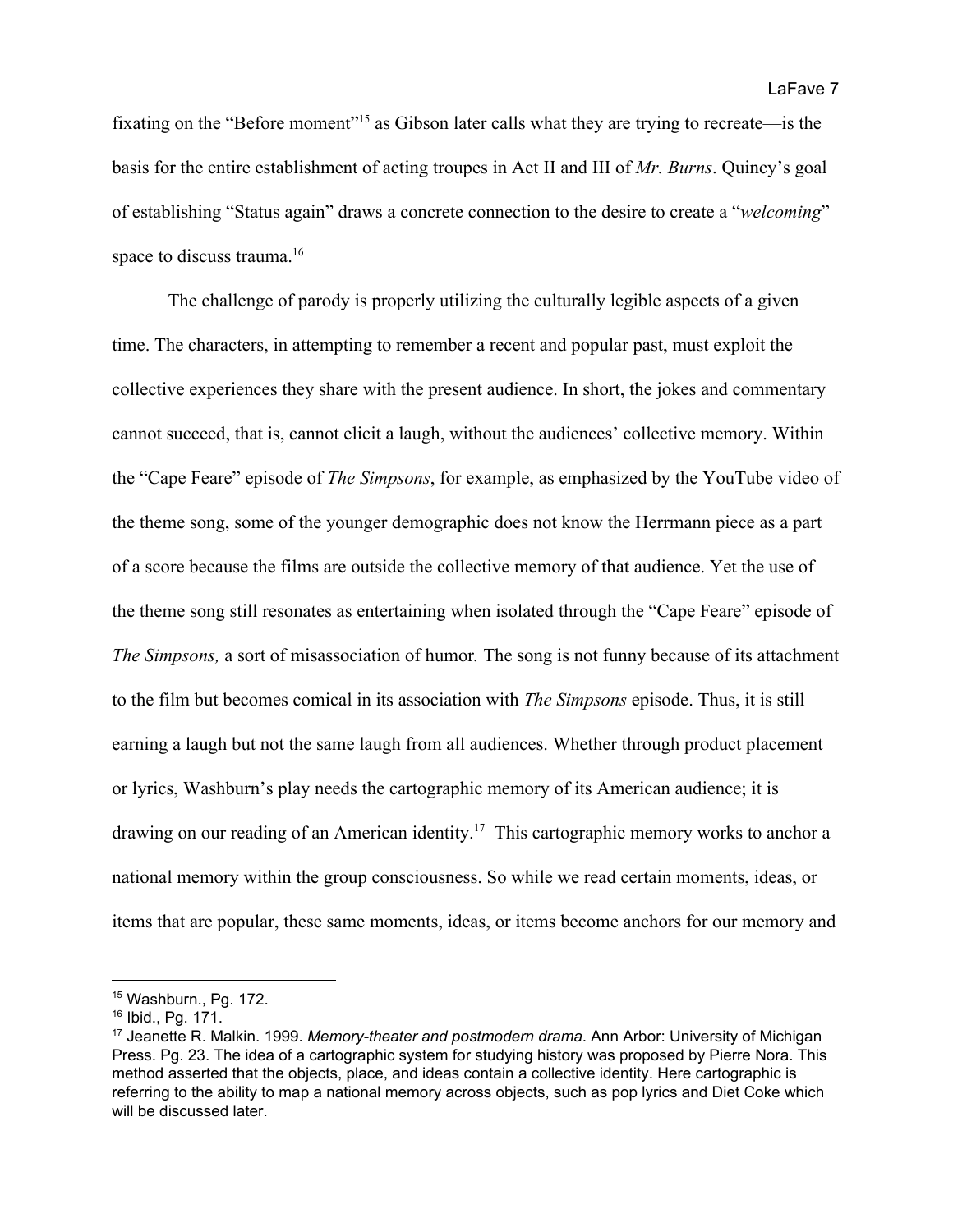understanding. *The Simpsons* anchors the memory of the audience and actors together, acting as a cartographic memory. Trauma can act as a cartographic moment in a collective cultural memory — take for example the shift in American culture after September 11th, 2001. In *Mr. Burns,* the characters work within a similar trauma, even in the misremembered.

In order to access the collective memory of the audience, Washburn' characters must master the full presentation of identity—that is social performance and reactions to trauma—and authentically place it on the stage. All of these aspects of a collective memory lie in the margins, or in instances that become naturalized and unchallenged. Social performance houses both memory and trauma within. Without collective memory there is nothing for the audience to read in the presentation. The collective memory of *The Simpsons*, which is inherently rooted in pop culture, necessarily includes the social performances and traumas within our time and space.

#### **Pop Lyrics: Looking Indirectly at Trauma**

In the "Cape Feare" episode of *The Simpsons*, Sideshow Bob is bested in his nautical kidnapping scheme by Bart when he is asked to perform the entirety of *H.M.S Pinafore*. Unaware of their growing proximity to the town Springfield, Sideshow Bob buys into Bart's challenge with full theatricality, that is costuming and choreography, for just long enough that he and the Simpson family sail downstream into city limits, thereby returning the Simpson family to safety. Sideshow Bob, through his connection to the classic opera, is read as a character that is grotesquely, and humorously, high-brow. The opera by Gilbert and Sullivan is out of place in *The Simpsons,* as the show works within a comedic vein more likened to slapstick and situational comedy. Sideshow Bob's performance of this work, then, makes him an outsider; he becomes a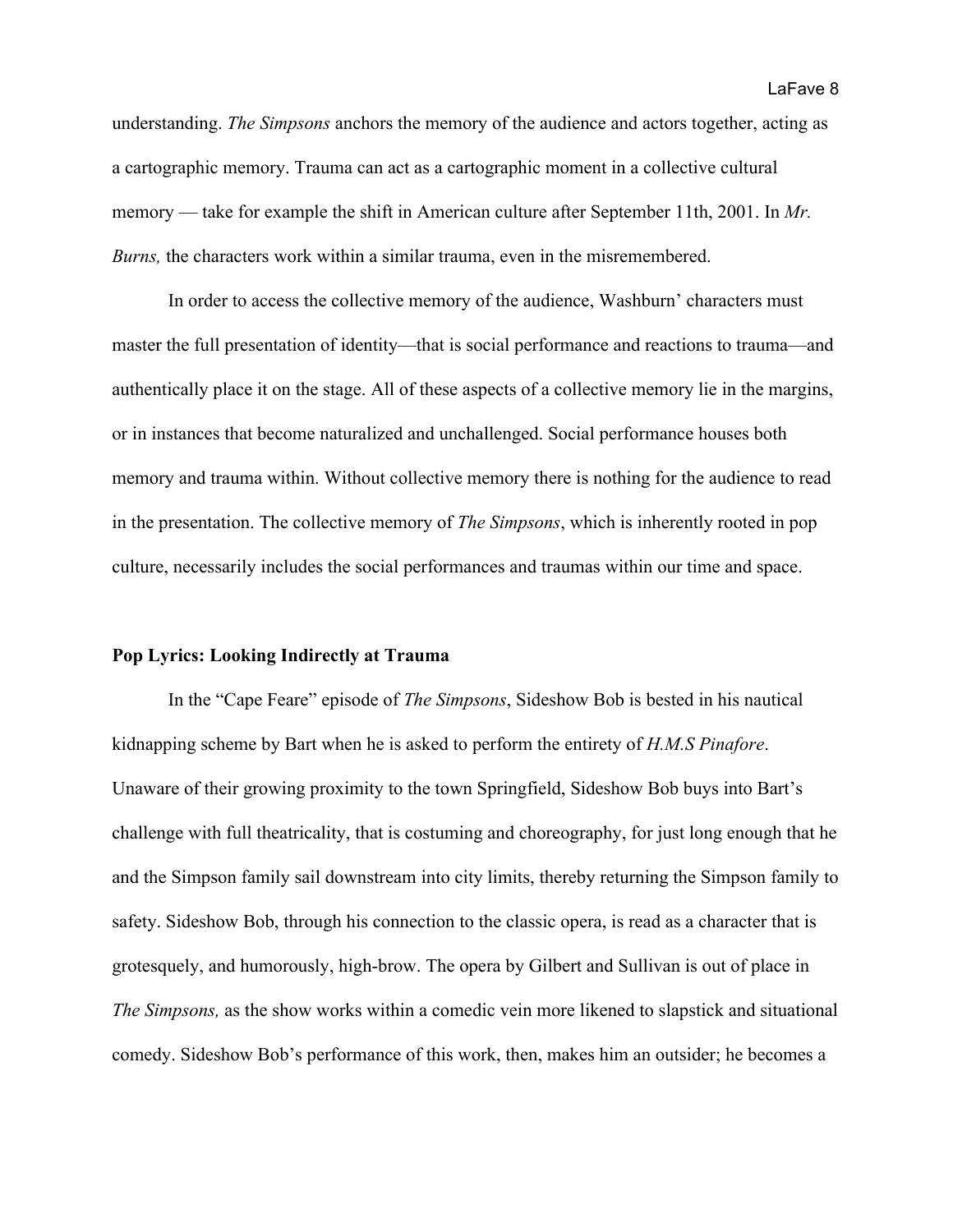spectacle, a performance to be observed. Perhaps because the scene in the television show is so comedic due to its grandiose theatricality, the *H.M.S Pinafore* is referenced at the end of Act 1 of *Mr. Burns*, but it is dropped from the remainder of the play. This classic piece, marginally recognized by the contemporary audience of the episode, is too distant for the characters of *Mr. Burns* to read ten or seventy-five years later.

What does continue in the cultural memory of the acting troupe as they grasp for the "Before moment" is the idea of meaningless entertainment, including the necessary use of "meaningless" music. The audience understands what Quincy calls "Meaningless Entertainment" as common entertainment, the less elevated entertainment. Though believed to be meaningless, the characters' preoccupation with this form of popular culture denotes how necessary this entertainment is. As such, the acting troupe in *Mr. Burns* looks to recreate contemporary, pop music videos in the *"*Chart Hits" scene, allowing them to draw upon the missed memory of meaningless entertainment, such as MTV. The pop song lyrics serve as a site for a collective memory but do so without distancing the audience from characters, as references from *H.M.S Pinafore* would. The songs utilized in the "Chart Hits" scene are ones that would be aurally, visually, and culturally recognizable. These song lyrics are presumed to be known by the (American) audience and the characters, and therefore behave as collective comfort by redirecting attention. Interspersed into Act III acts are quotes from "Livin La Vida Loca," "Toxic," and a bastardization of lyrics from Eminem's "Lose Yourself," which recall the audience's contemporary, and the characters' past, American identity. These designated songs, in addition to the ones chosen by the cast of each specific production, are culturally readable for twenty-first century America.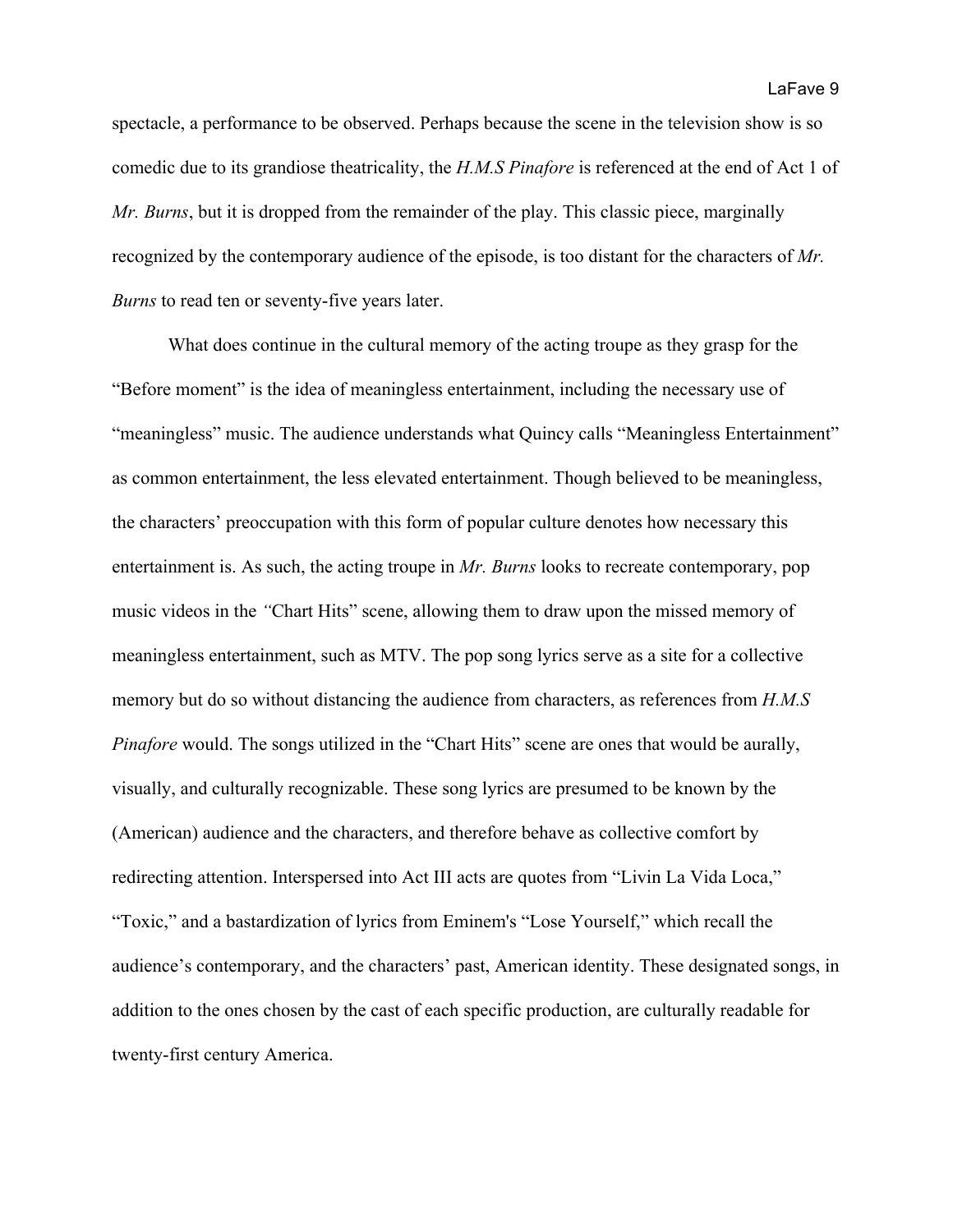These songs work because they occupy a space of fetishization for the characters. They allow the characters to investigate the threats around them without directly addressing them. As Colleen, the director, mentions after the troupe's run of "Chart Hits" in Act II, she was watching the performance but she "wasn't looking" specifically at one point.<sup>18</sup> This play on words reiterates the purpose of these lyrics: to see without being forced to look. She then promises that she will watch for a specific aspect of the performance next time. (Let the record show that there is no "next time"). <sup>19</sup> By singing "Toxic," the characters and the future audience are not force fed any production number that is inauthentically optimistic. An unrealistically chipper performance would likely upset the audience of the post electric world as they would recognize the, to borrow a phrase from Holden Caulfield, "phony"-ness. Instead, the troupe works to negotiate their audience's trauma with songs that are ironic. The use of "Toxic" and "Livin La Vida Loca" reflect the uncertainty of the American landscape after the loss of the electrical grid and the very real threat of nuclear radiation within the play. These songs then call on the anxieties of the audience within the play and they are able to nod toward their actual trauma without having to look directly at it; they can sing along without uttering the words in real conversation. In the same way that contemporary American audiences can look at problematic aspects of America through *The Simpsons*, so are the characters within *Mr. Burns* able to comfortably recognize the pop lyrics and ignore the reality of their crazy, possibly toxic, lives.

In contrast, the rest of the songs used in the music performance are not defined. Washburn gives the director and company the power to decide which songs should be included in the "*medley of popular hits from the last ten years*."<sup>20</sup> So, while Washburn notes that these

<sup>18</sup>Washburn., pg.187.

<sup>19</sup> Ibid., pg. 187.

<sup>20</sup> Washburn., pg, 184.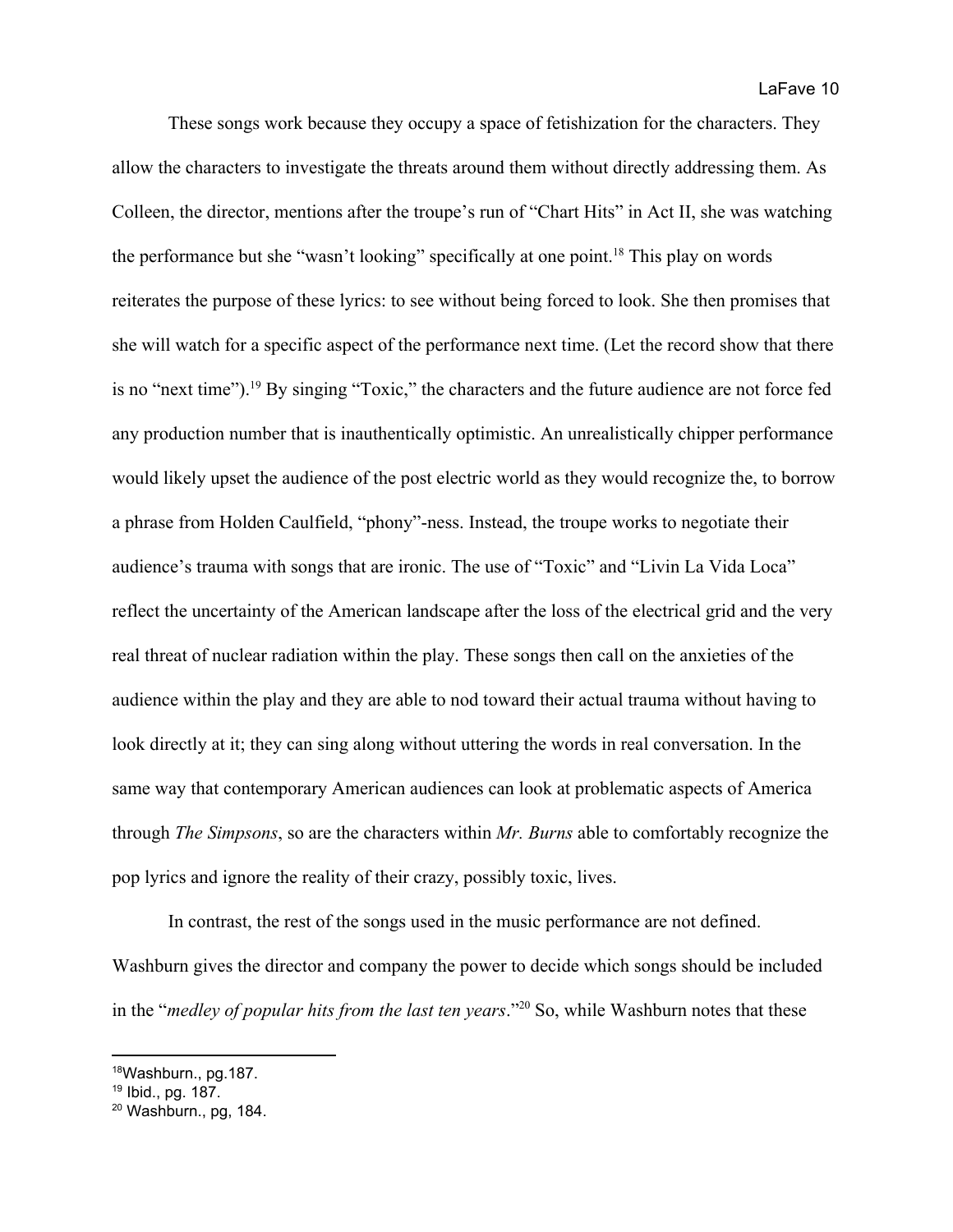songs need to be performed with crisp choreography and "*without irony,*" the openness of artistic expression guarantees that the company will choose songs to incorporate the culture of their audience. The songs are expected to be contemporary, regardless of the year of production. While some pop songs reach national acclaim, some regions have stronger, albeit stereotypical, connections to different genres. Leaving the arrangement and choreography open therefore ensures that the company, for sake of a successful show, will call on the collective memory of the demographic in front of them. They will tap into the recent, collective memory. This ensures that the show will maintain its cultural relevance as it moves through the years, much like *The Simpsons* itself, by incorporating current events.

Ultimately, the memory of the lyrics' performativity in the performance of the original artist allows for these pop songs to occupy a space of comfortability, that is comfort and familiarity. Both the audience in the future play and the physical audience remember the music video for "Toxic," or at least the reputation of Britney Spears. The audience would know how to interact, how to ingest and read music videos. The shortness of the medium, considering most contemporary songs last between three and four minutes, forces the audience to remember American media consumption as we know it. The audience also understands the costuming, what Washburn describes as "*perhaps worrisomely sexy outfits*" for the characters to wear.<sup>21</sup> With this knowledge the future audience members, as they watch the characters recreate a composite music video in "Chart Hits," are able to comfortably look at their trauma through a medium they are accustomed to. The lyrics act as a negotiation of the space between trauma and pop culture.

<sup>21</sup> Ibid., pg, 184.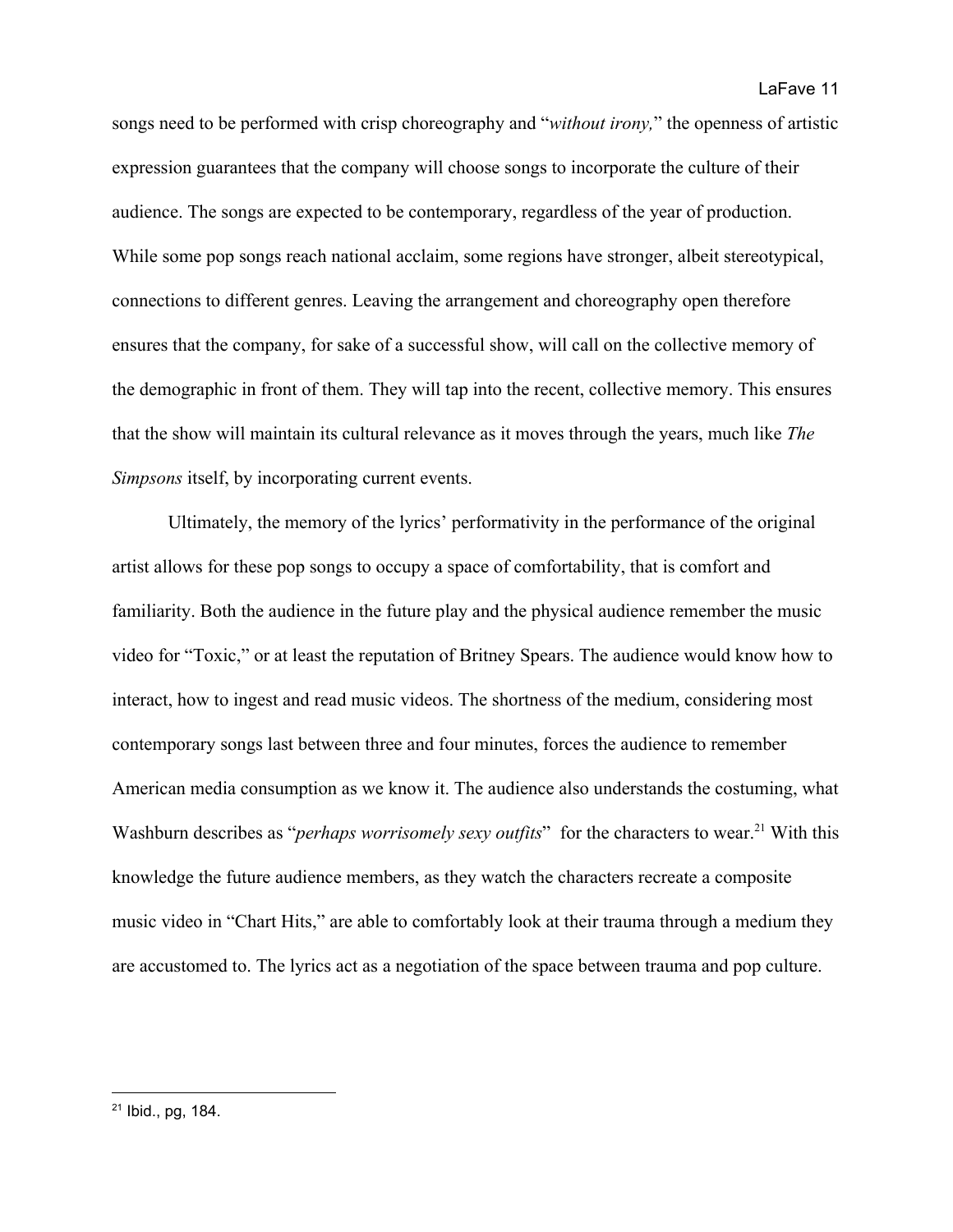LaFave 12

## **Commercials: Selling 'Normalcy'**

As the characters are attempting to establish and perform their "Before moment" by recreating *The Simpsons* episodes as their repertoire, they cling to other aspects of twenty-first century American normalcy — commercials. By Act II, these commercials are the competitive edge that the acting troupe can supply. The future American audience is looking to be completely immersed in an escape from their present reality. The audience wants to forget the threat of nuclear radiation, they want to return to nostalgic ease. With the recreation of commercials comes the reestablishment, and fetishization of, normalized products and, thus, product placement. One such product mentioned in the commercial reenactment is Diet Coke. Just as Duff Soda is regularly sprinkled through *The Simpsons* repertoire as an anchor for the cartographic memory of *The Simpsons* fanbase, so much so that the product was actually made and sold in global retailers, Diet Coke is sprinkled in the repertoire of the acting troupe. This single product becomes the symbol for normal, as it is something comfortable to look at. And, by focusing on the memory of Diet Coke, the characters can indirectly talk about their lack of Diet Coke.

The characters' fetishization of Diet Coke serves as an example of a reification of an object in the collective memory. In Act II, as Washburn's characters attempt to establish some modicum of normalcy, the acting troupe works on their commercial breaks. In the commercial, as a woman comes in to see her husband watching tv, she moves offstage to draw a bath. The audience of *Mr. Burns* will read this as a normal moment, one we can disregard, but will also recognize this as a nostalgic time that the characters within the play can only remember. As the actors recreating the commercial discuss their day and what they wish to drink — wine and soda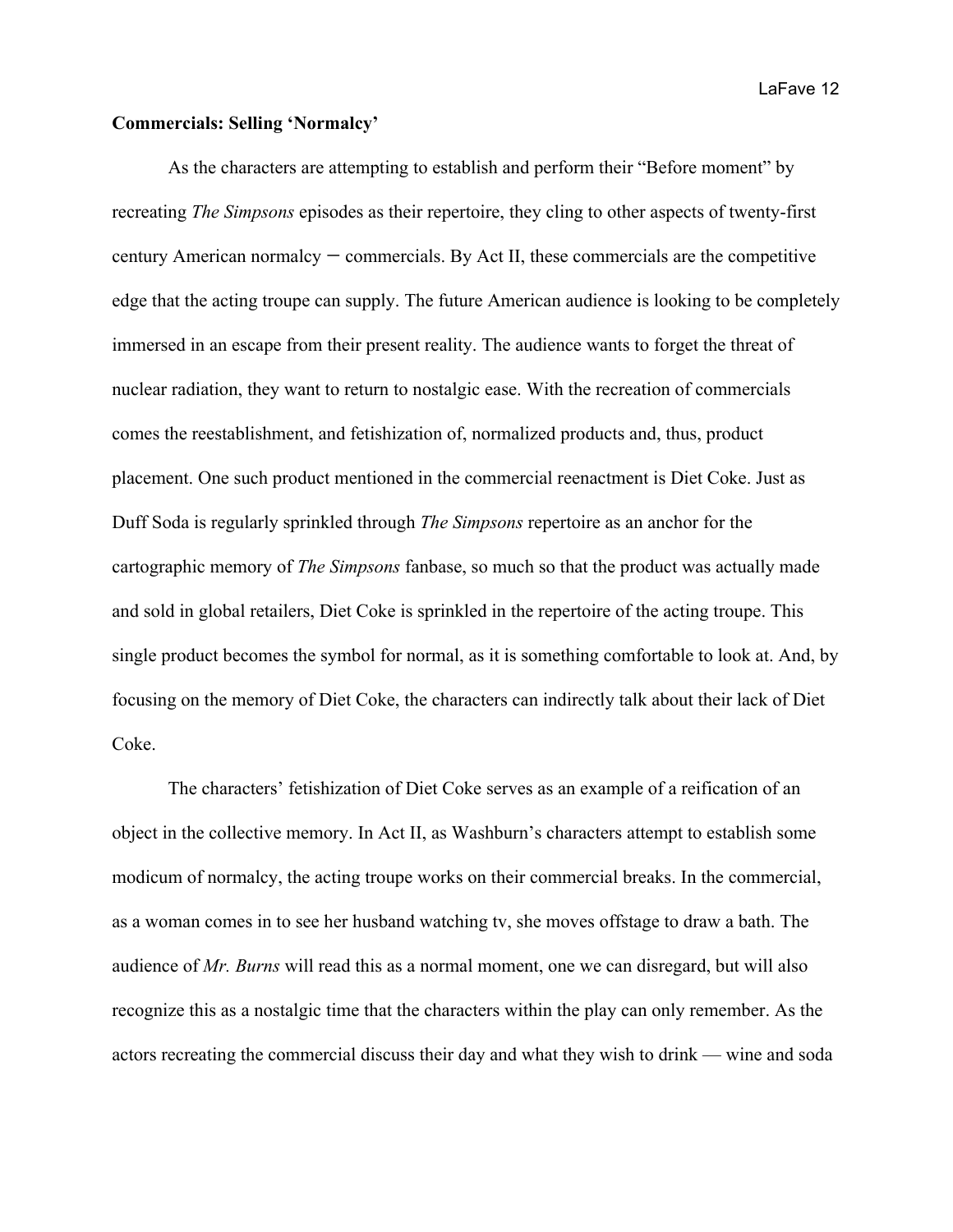pop — the troupe sketches the previous economic status of a nation whose banking system no longer exists. These products are inherently linked to a performance of class, middle and upper. (The same class of people with comfortable jobs that would likely be provided the time to watch *The Simpsons* in the evening and catch the references). Here the emphasis is on the Before *economic* moment. As the troupe practices their commercials, Gibson recalls other popular products such as grape fanta.<sup>22</sup> And yet, though products are constantly mentioned, they have lost their status as a proper noun. One might argue that this lack of capitalization for a single product, such as Fanta or Diet Coke, is simply Washburn's attempt to avoid copyright infringement, similarly to how *The Simpsons* writers added and 'e' to *Cape Fear*. However, the consistent disregard for capitalization of products like Sharpies or Quarter Pounders<sup>23</sup> demonstrate a stronger point. In this post-apocalyptic society, these products cannot be remembered in the same way; it is too traumatizing to remember the entirety of what was. But the characters still fall back onto the familiarity of these products because of their cathartic, cartographic connection to the "Before moment."

As Maria breaks the rehearsal of the commercial scene to inquire, "Where *are* the Diet Cokes Does anyone know?" the interaction is launched off of the theatrical stage and onto a social stage.<sup>24</sup> Immediately in response, Gibson reads Diet Coke as a gendered product. His response to Maria's questions center on the probability of finding a Diet Coke for women until Sam interjects that "Men are drinking them too though. Men like diet coke too." This comment contrasts with the social performance that Gibson read. This will be legible to the audience too as Diet Coke has been arbitrarily gendered feminine. Thus, men who like Diet Coke are performing

<sup>22</sup> Washburn., pg. 169.

<sup>23</sup> Ibid., pg. 167.

<sup>24</sup> Ibid., pg. 172.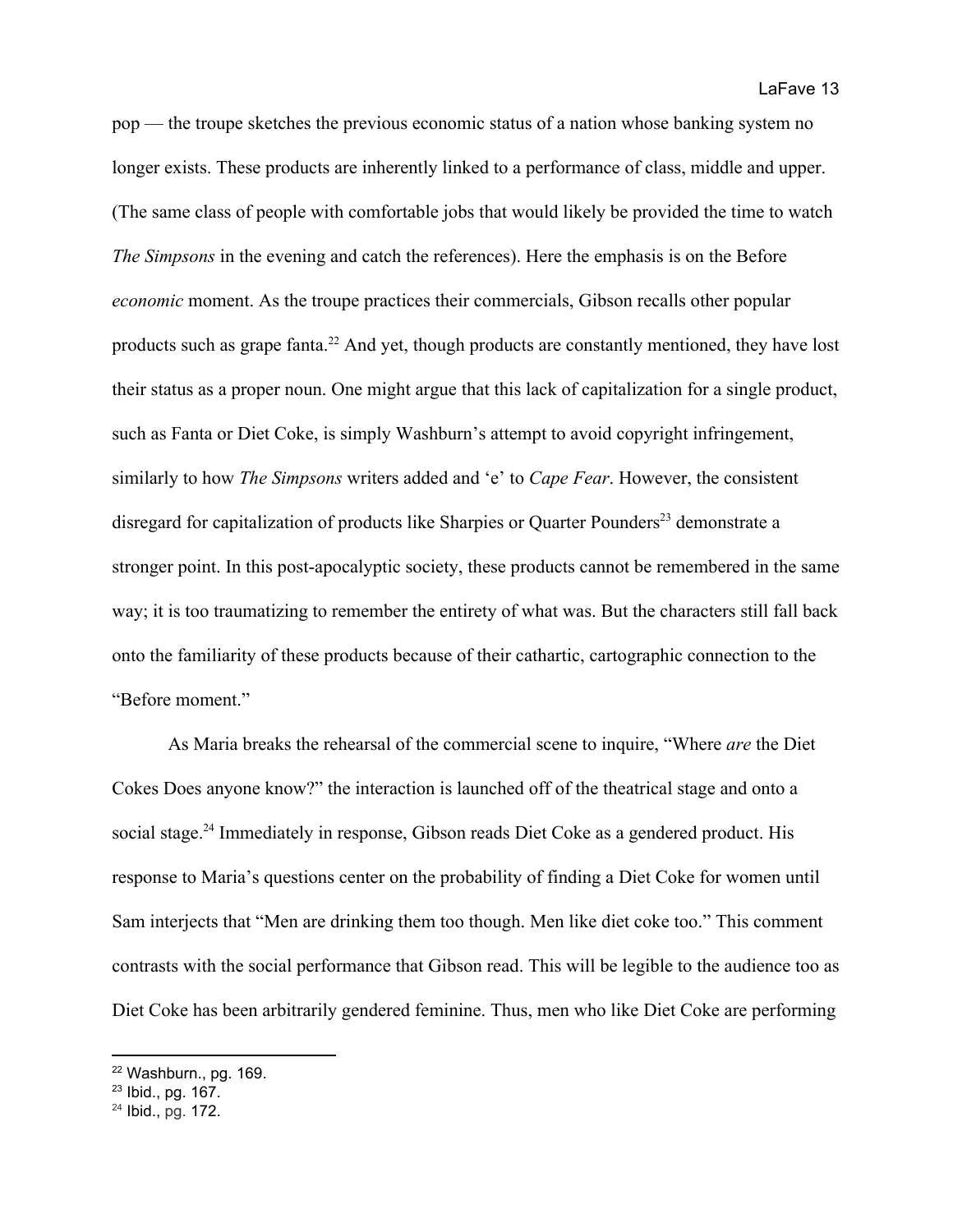LaFave 14

"feminine" actions that deviate from masculine performance. Jenny vocalizes the polarizing social performance of drinking Diet Coke when she notes that "gay men" are also drinking Diet Coke.<sup>25</sup> The Diet Cokes float in a between space of both social performance and theatrical performance, a space that the acting troupe is conscious of so as to recreate an authentic nostalgia on stage. Diet Coke is an anchor for social norms. Even in a dystopian space, or rather especially in a dystopian space, there is a desire to retain the previous standard performance, including the presentation of sexuality.

# **Pauses - The Negotiation Space**

Comfort can be found in pop lyrics and Diet Coke because their meaning as a cultural anchor has been bolstered to new heights on the stage. This movement from the performativity of social instances to the staging of a collective memory lies within the silences of the first and second acts. The stage directions call for long, awkward, and heavy silences. Theater often uses silence in the aspect of timing however, these silences in Act I and II are not comedic, they are traumatized and heavy. They flow naturally like conversation but do not serve to entertain the audience. The result is a more authentic negotiation of sound, something that feels more akin to the natural pause of tense conversation. The silences are abundant and descriptive. Yet, by Act III, silences do not appear in the script once.

These silences represent the spaces of negotiation in memory. This is the space where Diet Coke and song lyrics gain and leverage their cultural weight. As the characters attempt to cope with trauma and recreate their identity, their pauses become moments of reflection. They

<sup>25</sup> Washburn., 173.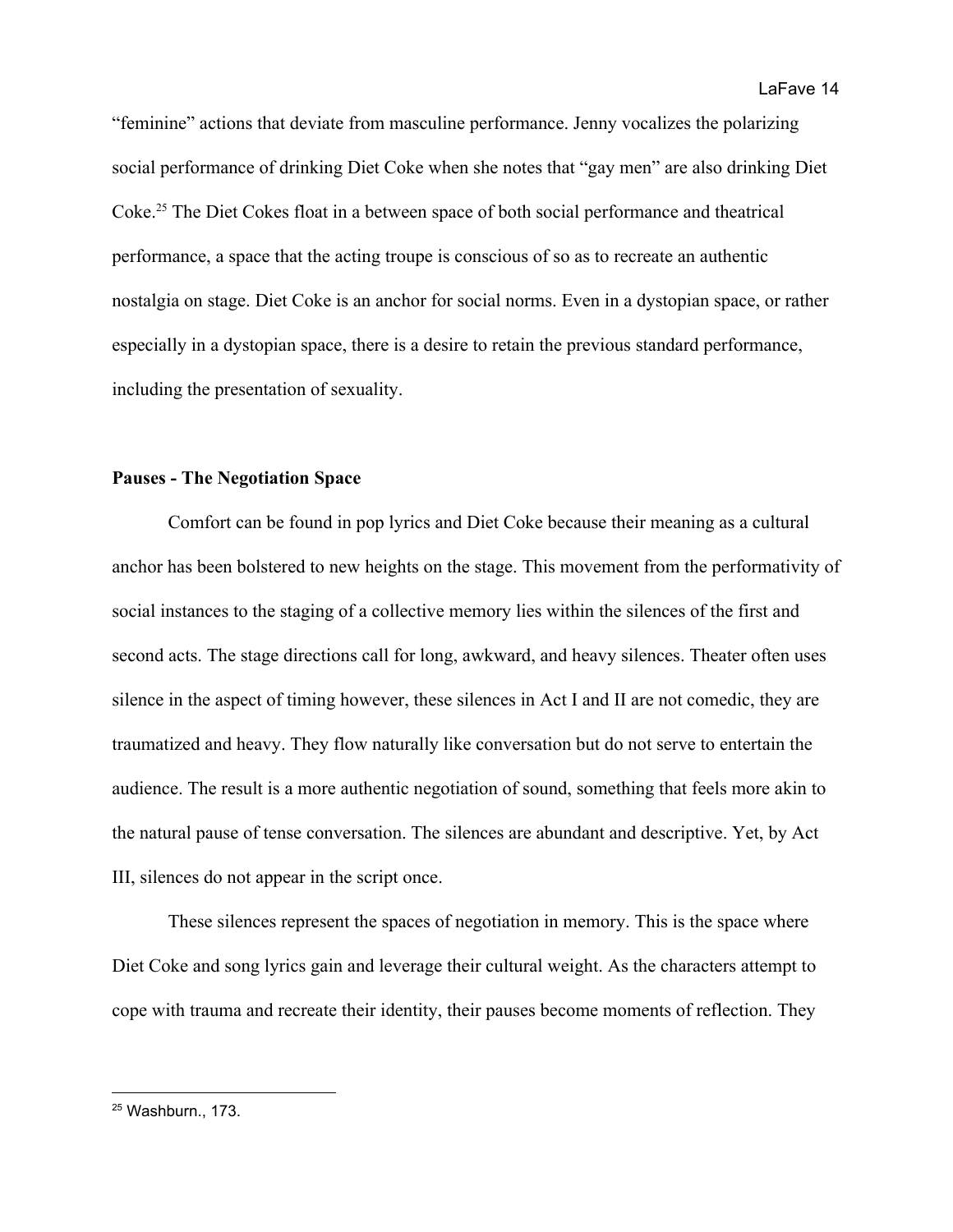subsequently force the audience into a space of reflection. The silences in the earlier sections of the play emphasize the anxiety of the characters by creating anxiety in the audience. They create the space for both to recall nostalgia and avoid their present challenges. If the characters are looking to form a multi-faceted understanding of their place in a new American identity, like a quilt, then the pauses are the stitches. They are the vital, nuanced agents that bring together the collective whole. Yet where did these pauses disappear to in the progression of the play?

During rehearsal in Act II, there is a "*hushed almost-pause*. *And then Chart Hits continues, ending with:* The Thomp-Sons!"<sup>26</sup> This moment is referencing the context of *The Simpsons* episode, that is the fact that the Simpson family must enter Witness Protection. In the episode, the opening credit sequence is comically rewritten to mirror the family's new life as the Thompsons. In the rehearsal in *Mr. Burns*, however, there is no indication or reference to the humor of the rewrite. The actors do still refer to the main characters as Sideshow Bob and Bart Simpson, proving that the memory of the actual plot has not dissipated. The pause before this moment, however, is the negotiation space. This almost-pause before the comforting song lyrics and the misnaming of the Simpson family is a hint toward the fallible ability of cultures to misremember, the ability and possibility of a culture to remember incorrectly. The characters have not forgotten yet but, if the audience is not effectively recalling the "Cape Feare" episode, then the narrative has already been rewritten for them. As if this performance on stage were a game of telephone, those audience members without a prolific memory of *The Simpsons* repertoire would take the name change at face-value. Once repeated, to following generations or those also unfamiliar with the original television show from the "Before," this change could

<sup>26</sup> Washburn., pg. 186.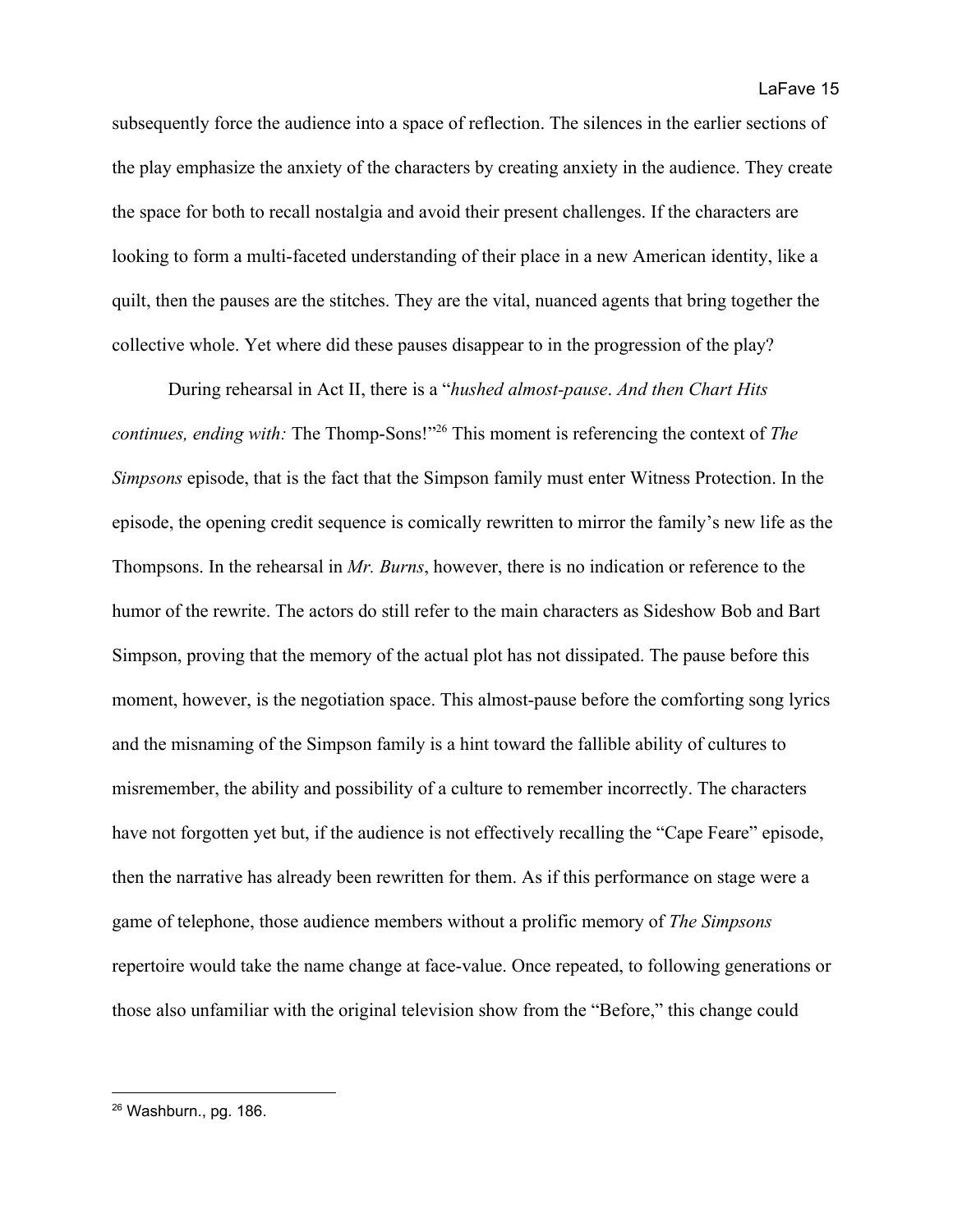warp the collective memory. This almost-pause, then, denotes the possibility of misremembering.

Colleen's character is the manifestation of the pause, where the performance of the character and the power of silence follow the same course. In Act I, Colleen sits silently at the edge of the conversation, obviously traumatized from her experience. She effectively haunts the stage; the other characters attempt to not acknowledge her but, for some reason, cannot seem to disregard her completely. At the end of Act I, as Gibson is performing his rendition of *H.M.S Pinafore*, she has "*crept back, and watches from the margins of the woods.*"<sup>27</sup> The performance of the piece has brought her back to the present, where she engages with the world around her. By the opening of Act II, she has taken a more active role in the theater troupe. She is now the director calling the shots, the agent of memory. Where the silences, and Colleen, used to weigh heavily on the group, now they are principal characters in the changing of the narrative.

The last marked silence in the script, the last known pause before the chaos of gunfire, is at the end of Act II. In this moment, a threat has entered the theater where the troupe is rehearsing. The threat is understood to be other survivors attempting to steal lines or material, which is effectively stealing the characters' livelihood in this new economy based on the exchange of "Meaningless Entertainment." It is not inconsequential that this threat is also staged in the audience. The living audience, the empty theater for the characters, is highly aware of their participation in this performance as Colleen turns to address the intruders. The actors break the comfortability of the fourth wall by looking into the audience. The result is that in these quiet moments where the actors are surveying the house of the theater looking for the threat, the

<sup>27</sup> Washburn., pg. 157.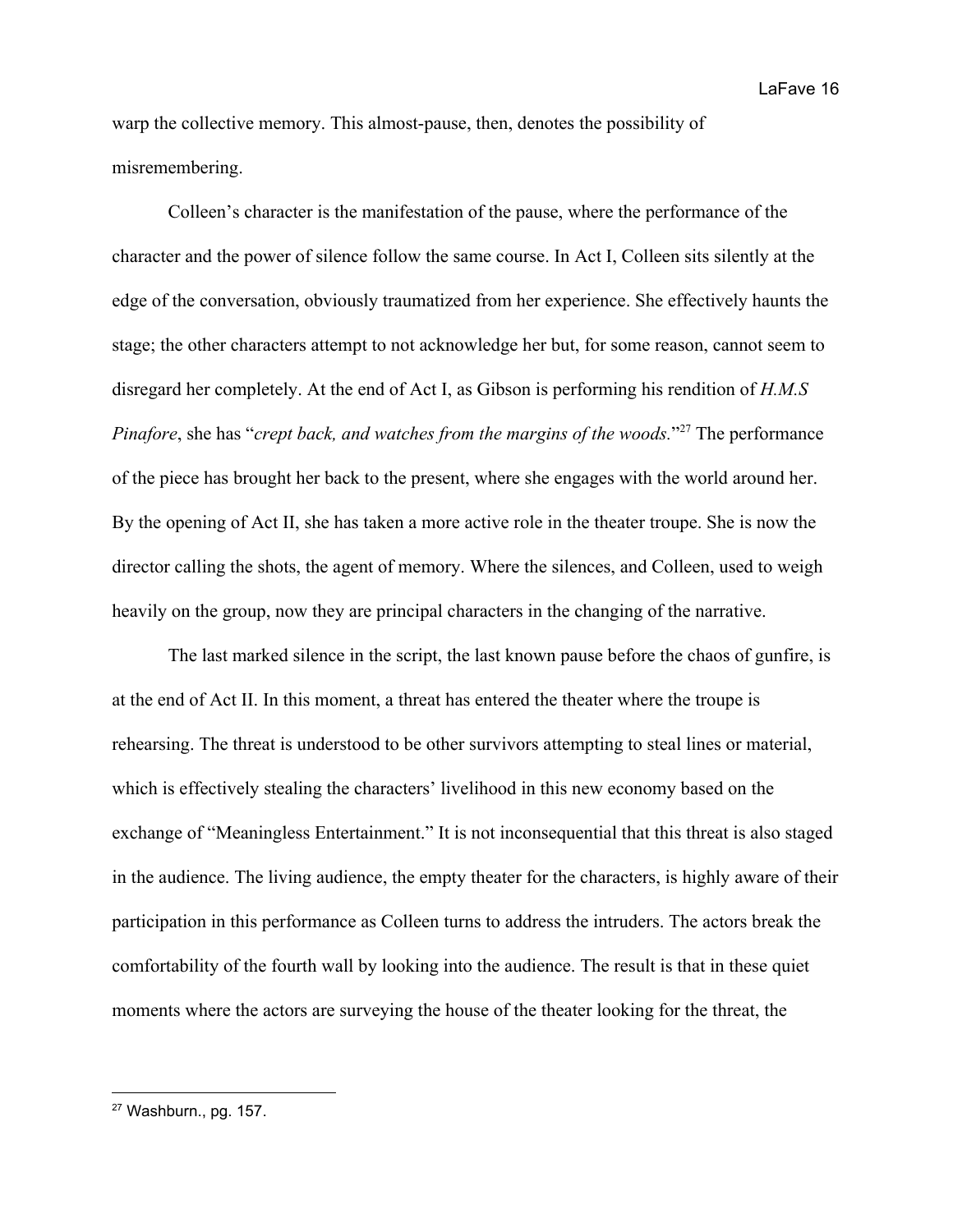audience becomes conscious of their bodies and performances. The danger of the situation freezes all characters in place as they negotiate their next move. The audience is involved in this tension, since the characters are still looking at or past them at the threat. This is just one small, though emotionally and dramatically heightened, moment where the audience is able to see the purpose of these silences. These silences act as a space for the negotiation of the next move, of the new decision.

At the end of the second act, Colleen is shot by the intruders. The character who functions as the gatekeeper of memory, the one who represents the formative power of silence, dies. Here, silence is also dying. The death of this silence, of the space of negotiation and remembering, solidifies the misremembering of trauma. The pauses, the places for negotiation, are no longer needed. Within a decade in the script, the dominant collective memory has been established and lifted to the honored space of the theatrical stage to be consumed. The most notable adaptation, with the loss of the gatekeeper, or the loss of the last people with living memory of *The Simpsons*, is the introduction of the character Mr. Burns.

## **The Man, the Myth, the Villain: Mr. Burns**

The habit of a traumatic event to replay itself in these disconnected fragments presents itself most notably in the appearance of Mr. Burns.<sup>28</sup> In the original *Simpsons* episode the villain was Sideshow Bob. However, Mr. Burns' character recalls the character of a nuclear power-plant owner in *The Simpsons* to stand in as a symbol of the trauma of nuclear meltdown fears. Mr. Burns denotes a simultaneous need for avoidance of stimulation that may trigger trauma and the

 $28$  Malkin., pg 29. Mr. Burns' installation as the cause of the dystopian society trauma aligns with studies of PTSD of war-shocked soldiers. Mainly in reference to the audience's avoidance of their past.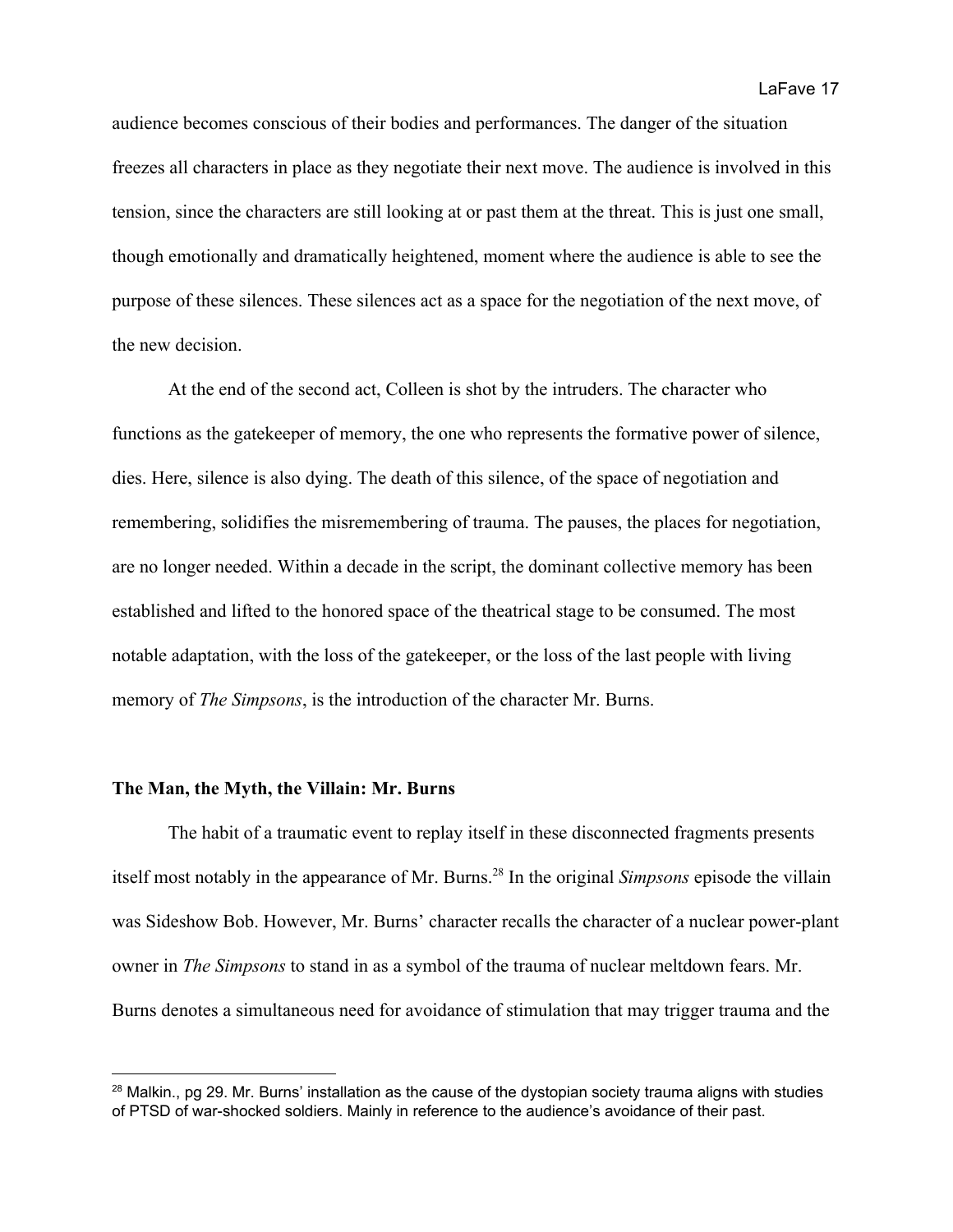uncanny presence of such stimulation. His character functions as the scapegoat for the trauma of the surviving characters of the play. He, then, occupies a space of fetishization, where the audience within the play would be able to look at him and address their fears of nuclear meltdown indirectly. Both elements of fetishization utilized in the recreation of the "Before," that is pop music lyrics and Diet Coke, are misremembered onto Mr. Burns. Mr. Burns becomes a combination of all fetishized aspects of the "Before": a singer of song lyrics, drinker of Diet Coke, and overtly theatrical.

By Act III, the high-brow performativity of Gilbert and Sullivan's opera has combined with the familiarity of "Toxic" to make an enemy of Mr. Burns who performs the number. And yet, in this moment, "Toxic" retains its sexual connotation from our contemporary perception; the memory of Britney Spears as a sex symbol remains, but her sexual promiscuity is incorrectly attributed to Mr. Burns' character. In the final act, while Mr. Burns has bound and gagged the Simpson family, he directly addresses Lisa Simpson, the eight-year-old daughter, informing her that he "bring[s] her love, love triumphant, love captivating love, intoxicating, delectable, love just so gosh-darn yummy, here, have a taste."<sup>29</sup> Here he is about to slip his finger into Lisa's mouth, under her gag. While this movement is stopped by Bart Simpson, this performance is likely to make the audience uncomfortable as they recall that Lisa is a child. As the scene continues, Mr. Burns begins singing Spears' "Toxic" as he kills Homer and Marge Simpson. After both parents are dead, that is both forms of protection are gone, Mr. Burns then "*slowly slips his thumb into Lisa's mouth*" to the tune of "Toxic."<sup>30</sup> Mr. Burns has been transformed into a pedophile throughout time, he has been effectively misremembered. The cultural, sexual

<sup>29</sup> Washburn., pg. 213.

 $30$  Washburn., 214.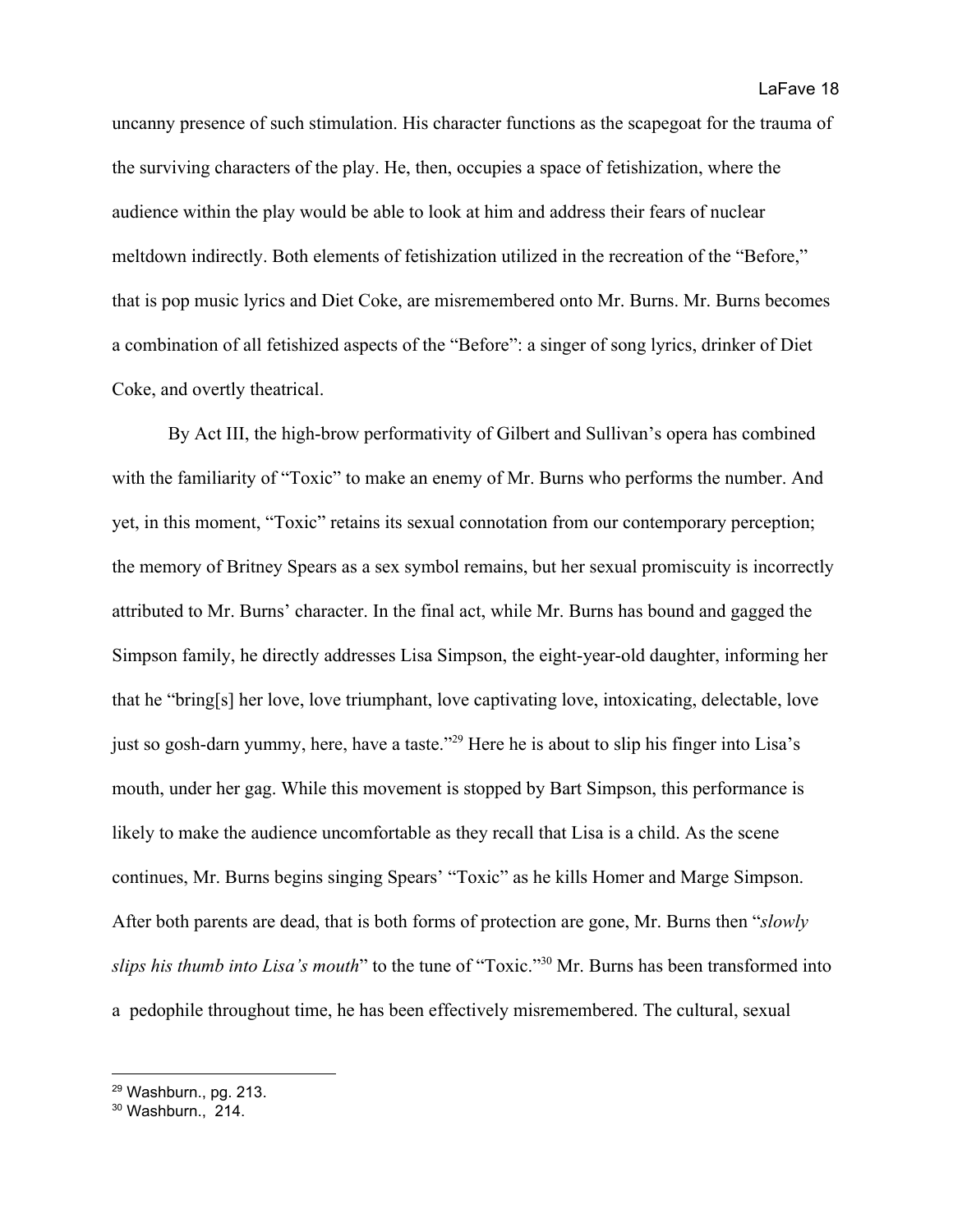weight of Britney Spears' song is placed on his character as the enemy and manifests in the physical; he becomes a conglomeration of evils.

This works because Mr. Burns is overtly theatrical in the last act. He sings his murder plan. He has just been painted as a pedophilic murderer who is attacking the (now) heroic Simpson family and he pauses to "*refresh himself with a swig of diet coke*..."<sup>31</sup> Not only is Mr. Burns performing theatrically as the villain, he is also, in this moment that he drinks Diet Coke, being read as sexually deviant through this drink. Thus, Mr. Burns is demonized for both his theatrical, physical attack on the Simpsons and his dramatic attack on the social stage.

More than the ridiculousness of drinking a Diet Coke in the midst of a murder, the performance has become a mimicry of a high Greek tragedy. Bart is transformed into a hero aiming to save his family. A chorus sings of woes. In the Auburn University production in the spring of 2018, the masks utilized by the chorus were ghostly, rough recreations of *The Simpsons* characters including Edna Krabappel and, perhaps most hauntingly, Krusty the Clown.<sup>32</sup> The masked chorus staring into the audience effectively passed judgement on the contemporary audience as they watch this recreated performance. Bart's transformation into a heroic figure parallels the transformation of Mr. Burns into the villain. Bart is no longer the pesky kid who skateboards down the sidewalk and wreaks havoc, he is now the epic hero without parents, attempting to save a damsel in distress. Bart's role of outsmarting Sideshow Bob in the original "Cape Feare" episode of the television show has been magnified to the scale of Odysseus fooling Polyphemus by pauses in time. *The Simpsons*, like Homer's work for his contemporaries, has been grotesquely elevated to "high art."

<sup>31</sup> Ibid., 224.

*<sup>32</sup> Mr. Burns, a post-electric play*, script by Anne Washburn, score by Michael Friedman, lyrics by Anne Washburn. Directed by Chase Bringardner, Telfair Peet Theatre, April 17, 2018.